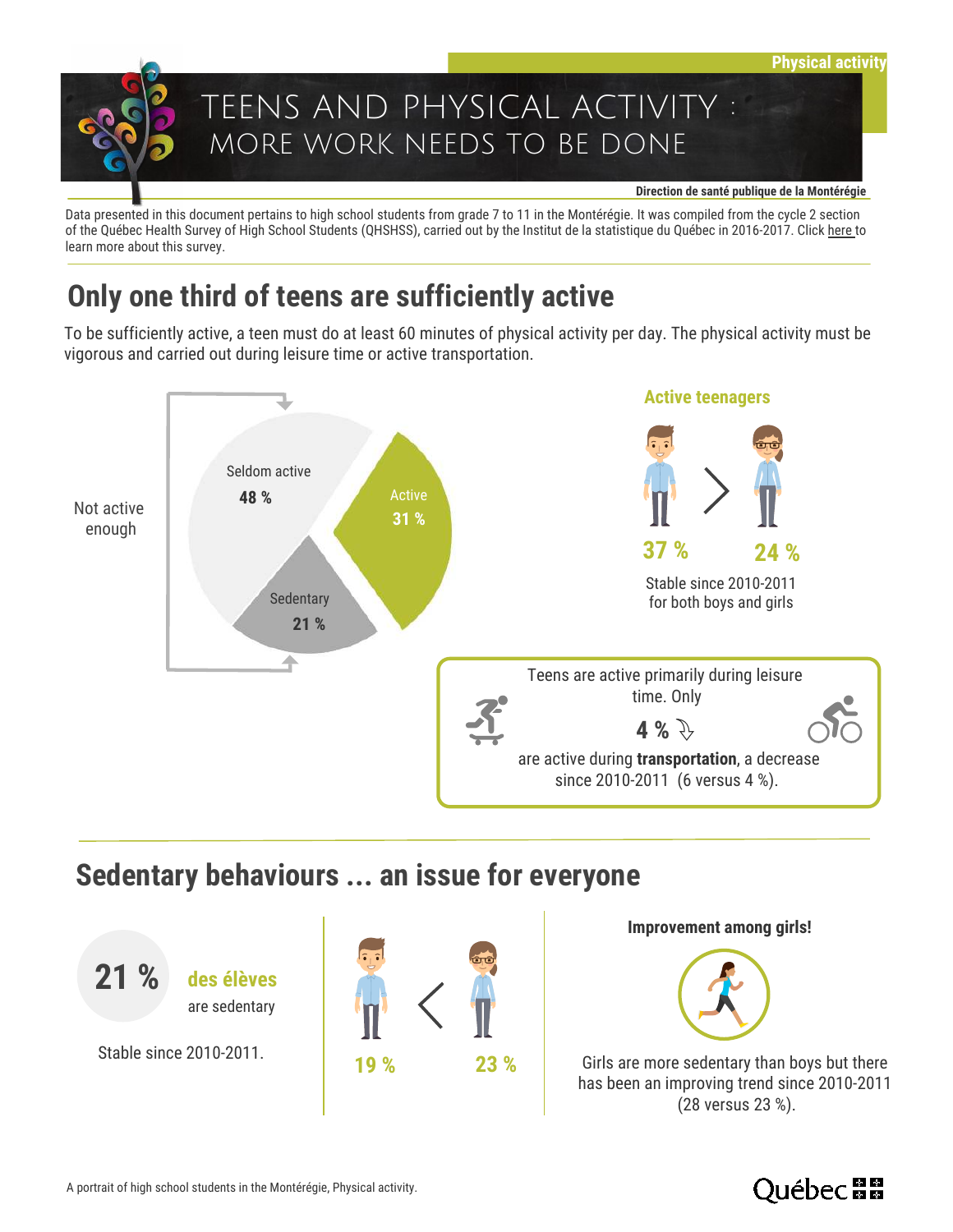## **Reminder**

 $\overline{a}$ 

Teens are as physically active as they were six years ago. Considering all the benefits that physical activity has on physical and mental health and educational success, it is clear that more work needs to be done. The goal must be to increase the level of physical activity among all teens, with a particular focus on encouraging girls to be more active.



For more examples for parents, consult the Tool Kit section on the [enmodeado.ca w](https://enmodeado.ca/)ebsite.

For data by territory (only available in french), click [here.](http://extranet.santemonteregie.qc.ca/sante-publique/promotion-prevention/jeunesse/eqsjs.fr.html)

#### **Suggested citation :**

Direction de la santé publique de la Montérégie(2021). A portrait of high school students in the Montérégie. *Teens and Physical Activity: More Work Needs to be Done!* CISSS de la Montérégie-Centre.

**Writing: Marie-Eve Simoneau and Isabelle Michaud with the invaluable contribution of Catherine Risi.**

**Production : équipe Surveillance together with équipe du développement des enfants et des jeunes.** 

**Thank you to everyone who has participated in the production of this document.**